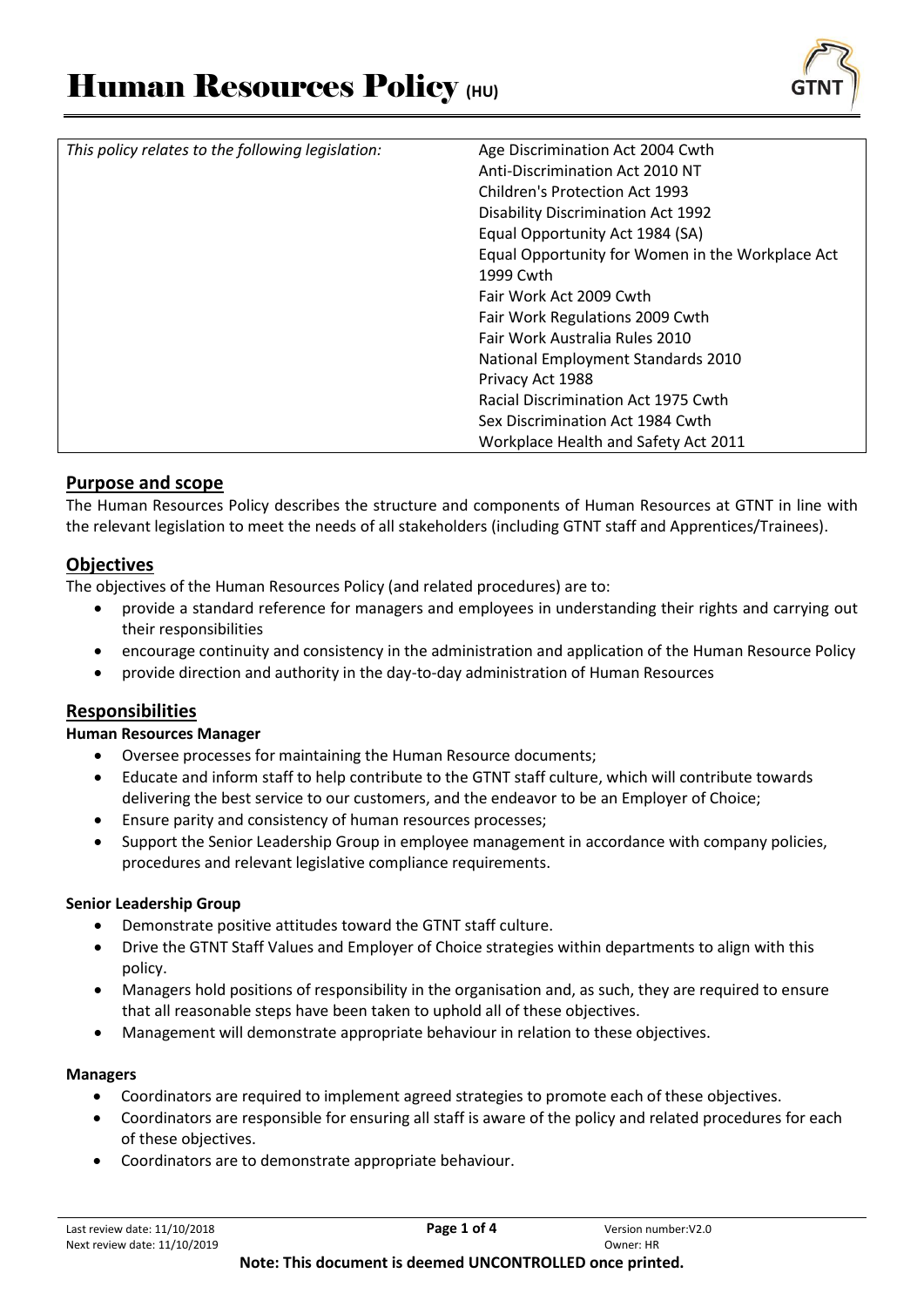

### **Employees**

- Embrace and encourage the GTNT staff culture to others in the workplace.
- Follow requirements of the Code of Conduct and other HR documents to ensure consistency of approach to all stakeholders.
- All staff have a responsibility to actively embody all aspects required within these objectives.
- All employees are encouraged to report any breaches of the objectives set within this policy.

GTNT has a commitment to, and aims to ensure that all aspects are met in the following areas:

### **Bullying and Harassment**

As reflected in the Bullying and Harassment Procedure (HA002), GTNT understands the need to discourage any form of bullying or harassment and to support stakeholders whom have been subjected to these behavioural traits.

### **Access and Equity**

As reflected in the Access and Equity Procedure (HA003), GTNT understands the requirements of a workplace to consider all aspects of access and equity to encourage and embrace stakeholders from various backgrounds and minority groups.

### **Working with Children**

GTNT works with many clients that are under the age of 18 and understands the importance of ensuring that all staff meet the requirements of the NT Governments Working with Children Clearance Notice and Ochre Card. This is reflected in more detail in the Working with Children Procedure (HA005).

The Human Resources Policy references the procedures below that provide a strong and consistent approach to Human Resource Management:

# **Engagement**

### **Recruitment and Selection**

The Recruitment and Selection process has been designed to provide a flexible framework, which promotes best practice, adopts a proactive approach to equality and diversity issues and supports the company's business activities.

### **Induction**

A supportive and effective [induction](http://det.wa.edu.au/policies/detcms/policy-planning-and-accountability/policies-framework/policies/staff-induction.en?bbp.s=9&bbp.e=select&bbp.v=1&bbp.i=d0.1&bbp.8.policyID=12057666&g11n.enc=UTF-8&bbp.9.pane=0) program welcomes newly appointed employees and accelerates a sense of acceptance and belonging to the organization. Inductions deliver key information about the organisational culture, values and policy settings to guide responsible and appropriate behaviour and decision making.

GTNT induction system is carried out by undertaking Human Resources Sign-ups, Business Unit Inductions and Company Inductions.

# **Ethics & Behavior**

# **Code of Conduct**

The Code of Conduct defines the standards of ethical and professional conduct that are required of all employees working at GTNT in any capacity.

The Code of Conduct assist with building a positive workplace culture based on our core Company Values.

# **Company Values**

The Company Values works alongside the Code of Conduct and is held in high regard. All employees are expected to meet the Company Values which fosters a culture of being accountable, working together as a team, respecting everyone, providing customer service excellence and being safe.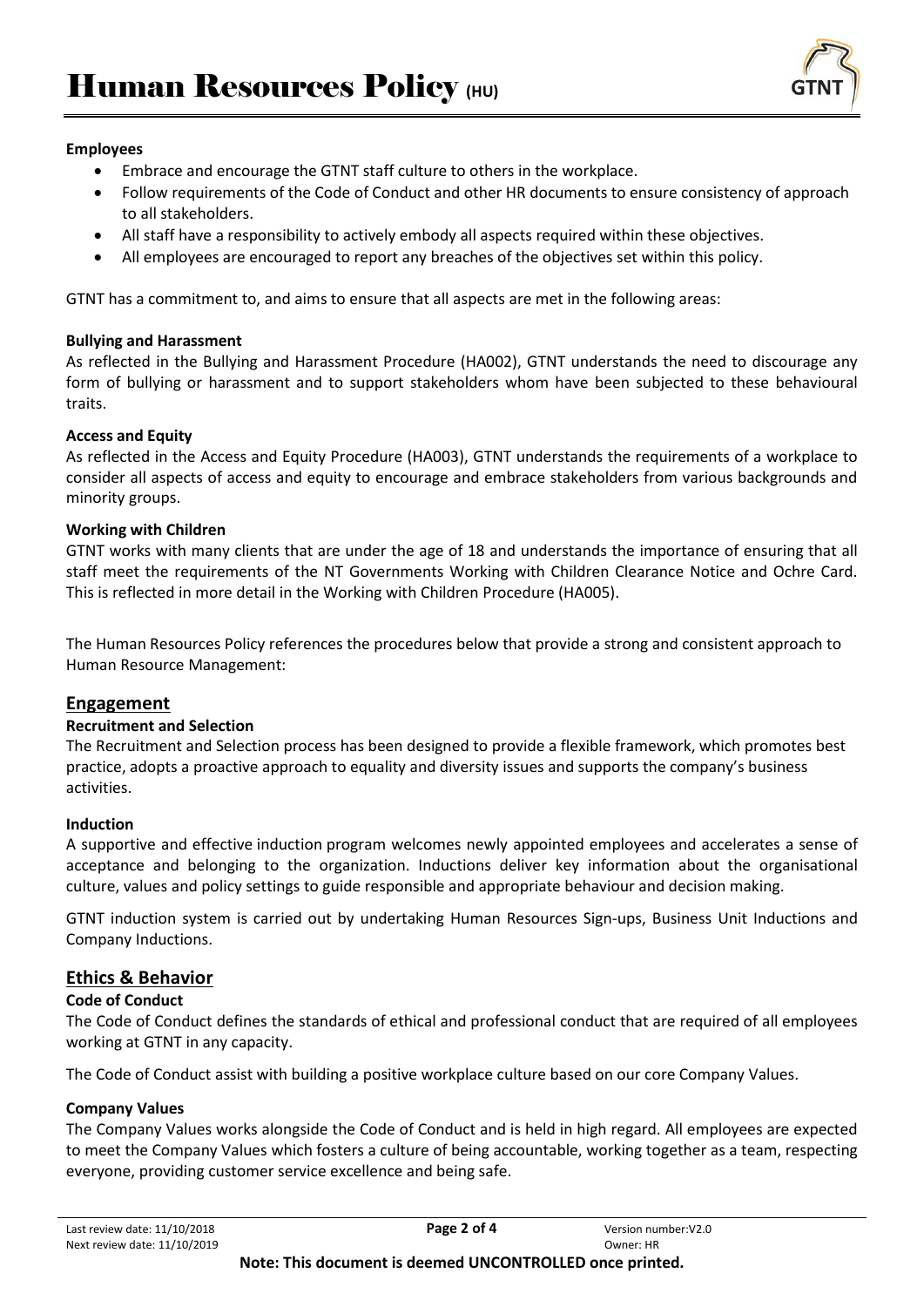

### **Donations and Acceptance of Gifts**

To apply clarity and consistency for acceptance of gifts and donations (including fundraising).

# **Retention**

### **Employer of Choice**

The Employer of Choice strategy for GTNT is to:

- Create a strong employment brand;
- Provide opportunities for skill and knowledge development;
- Foster recruitment practices to attract, screen and on-board staff; and
- Promote a culture of safety and well-being.

### **Training & Development**

GTNT supports the development and growth of its employees. GTNT's procedure for training and development is to promote positional growth or progression into a desired career pathway within the company. The procedure is aimed at supporting and investing in staff for long-term retention and increasing versatile skilled employees within GTNT. This is also supported through the performance appraisal process to initiate development and career pathway discussions through the appraisal review system.

### **Well-being Allowance**

The company recognised that the health and general well-being of staff is of prime importance to the operation of the Company. The aim of the Health and Well-being procedure is to encourage staff to actively engage in pursuits that will improve their health and general well-being.

### **Salary Level Criteria**

The salary level criteria procedure acts as a guidance tool to assess position salary levels, identify inherent requirements and responsibility. The guide provides a generalised overview of each level and does not provide detail for each position within GTNT; this further detail is found within each individual Functional Statement.

### **Flexible Working Arrangements**

GTNT is committed to providing a work environment in which employees can achieve a balance between their work and outside interests.

The Company recognises that at different life stages, employees may seek to balance their work and outside interests (eg. study, family, community involvement) by using flexible work arrangements. We recognise that over the life course, those interests may vary, and the type of flexibility desired may also vary. We are committed to reasonably accommodating an employee's need for flexibility, subject to reasonable business needs.

### **Grievances**

To state a clear and fair process for staff to raise a grievance, and to identify the member of staff responsible for settling the grievance. This is done in line with legislation such as the *Whistleblower's Protection* Act *2001*.

# **Exit**

The Exiting Employees Procedure outlines the staff requirements and obligations when preparing to terminate employment with GTNT. This process will enable continuous improvement across the company by:

- Benefiting from employee feedback
- Improve efficiency
- Improve management departmental systems and resources

# **Monitoring and review**

This policy is reviewed on an annual basis by the Senior Leadership Team.

This policy is also updated as needed in line with changes to legislation that are directly relevant to this policy.